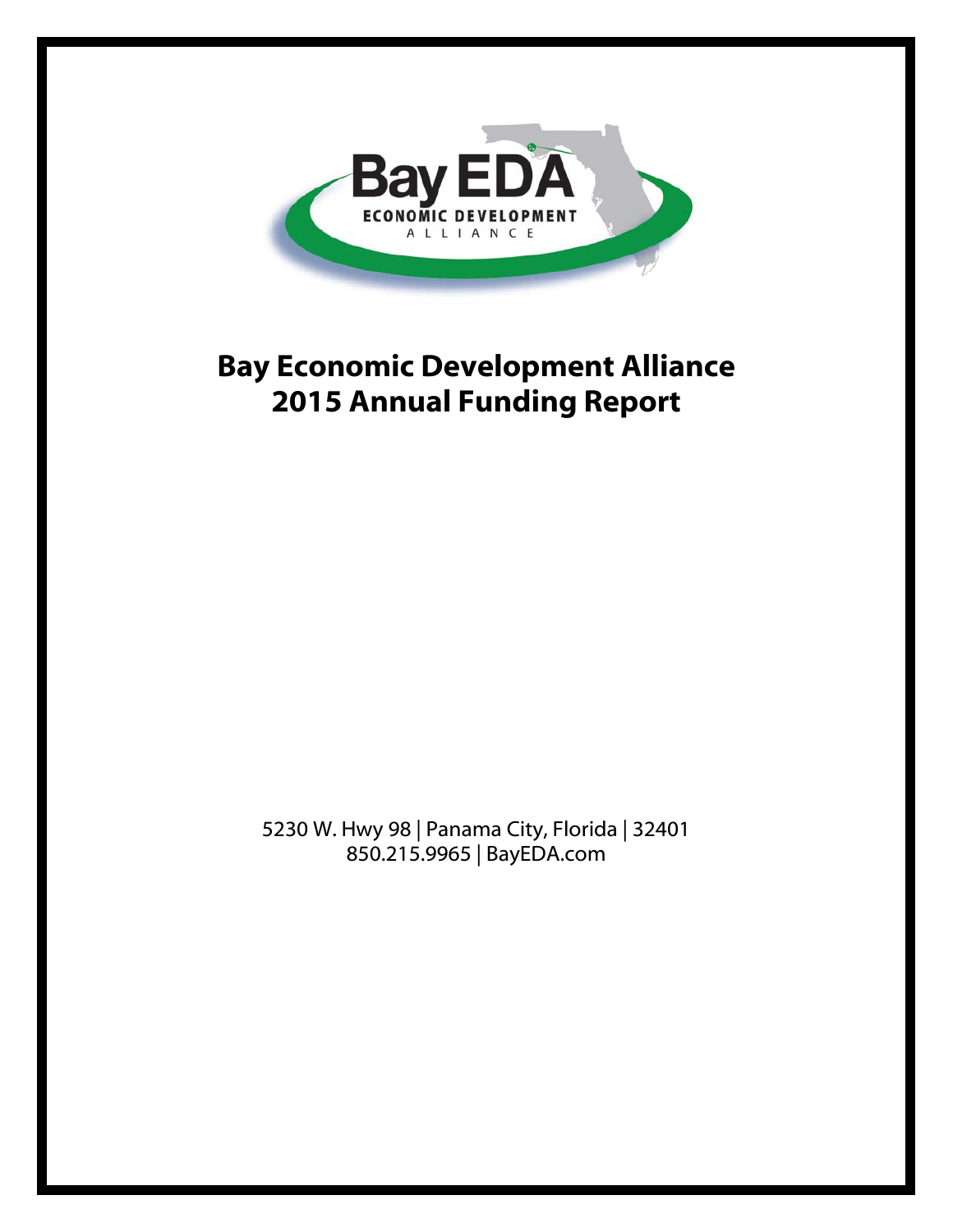# **Bay County, Florida Economic Development Public Funding and Activity Report 2014-2015 Fiscal Year**

**Name:** Bay Economic Development Alliance 5230 W. Hwy 98, Panama City, FL 32401 Phone: (850) 215-9965 Becca Hardin, President, Becca@BayEDA.com

The Bay Economic Development Alliance (EDA) is an organization dedicated to creating new, quality jobs which increase the wealth in the community while sustaining and growing the existing economic base. We work with strategic partners in Bay County, northwest Florida and the State of Florida to create a vibrant, globally-competitive business climate for Bay County which encourages economic growth, enhances the community's quality of life and fosters the creation of high-quality jobs.

We operate as a non-profit, public/private partnership made up of our county, our cities, private businesses and community partners who share our mission and are committed to working together to generate community wealth. The EDA's mission is to assist in the attraction of new and diversified employers, to retain and encourage the expansion of existing diversified employers and to work to improve the business environment in Bay County.

**Funding:** Bay County and its partnering cities made a total investment of \$324,206.00, while \$202,363.16 was invested by private sector partners in the EDA during FY 2014-2015. Public and private funds are maintained in separate bank accounts with separate budgets and reporting.

Public funding partners are listed below while private funding partners include the Bay County Chamber of Commerce; Gulf Power Company; The St. Joe Company; Gulf Coast State College;



Panama City Beach Chamber of Commerce and 36 other private businesses and education providers.

| 2014-2015 Funding Chart                    |              |                |               |  |  |  |
|--------------------------------------------|--------------|----------------|---------------|--|--|--|
| <b>Description</b>                         | 2015 Funding | % Public Funds | % Total Funds |  |  |  |
| <b>Bay County</b>                          | \$109,740.00 | 34%            | 20%           |  |  |  |
| Panama City                                | 54,726.00    | 17%            | 10%           |  |  |  |
| Lynn Haven                                 | 26,713.00    | 8%             | 5%            |  |  |  |
| Panama City Beach                          | 18,027.00    | 5%             | 3%            |  |  |  |
| <b>CareerSource Gulf Coast</b>             | 20,000.00    | 6%             | 5%            |  |  |  |
| Panama City - Bay County Airport Authority | 15,000.00    | 5%             | 3%            |  |  |  |
| Port Panama City Port Authority            | 20,000.00    | 6%             | 5%            |  |  |  |
| Bay County Tourist Development Council     | 60,000.00    | 19%            | 11%           |  |  |  |
| <b>Total Public Funds</b>                  | 324,206.00   | 100%           | 62%           |  |  |  |
| <b>Private Funds</b>                       | \$202,363.16 |                | 38%           |  |  |  |
| <b>EDA Total Revenues</b>                  | \$526,569.16 |                | 100%          |  |  |  |

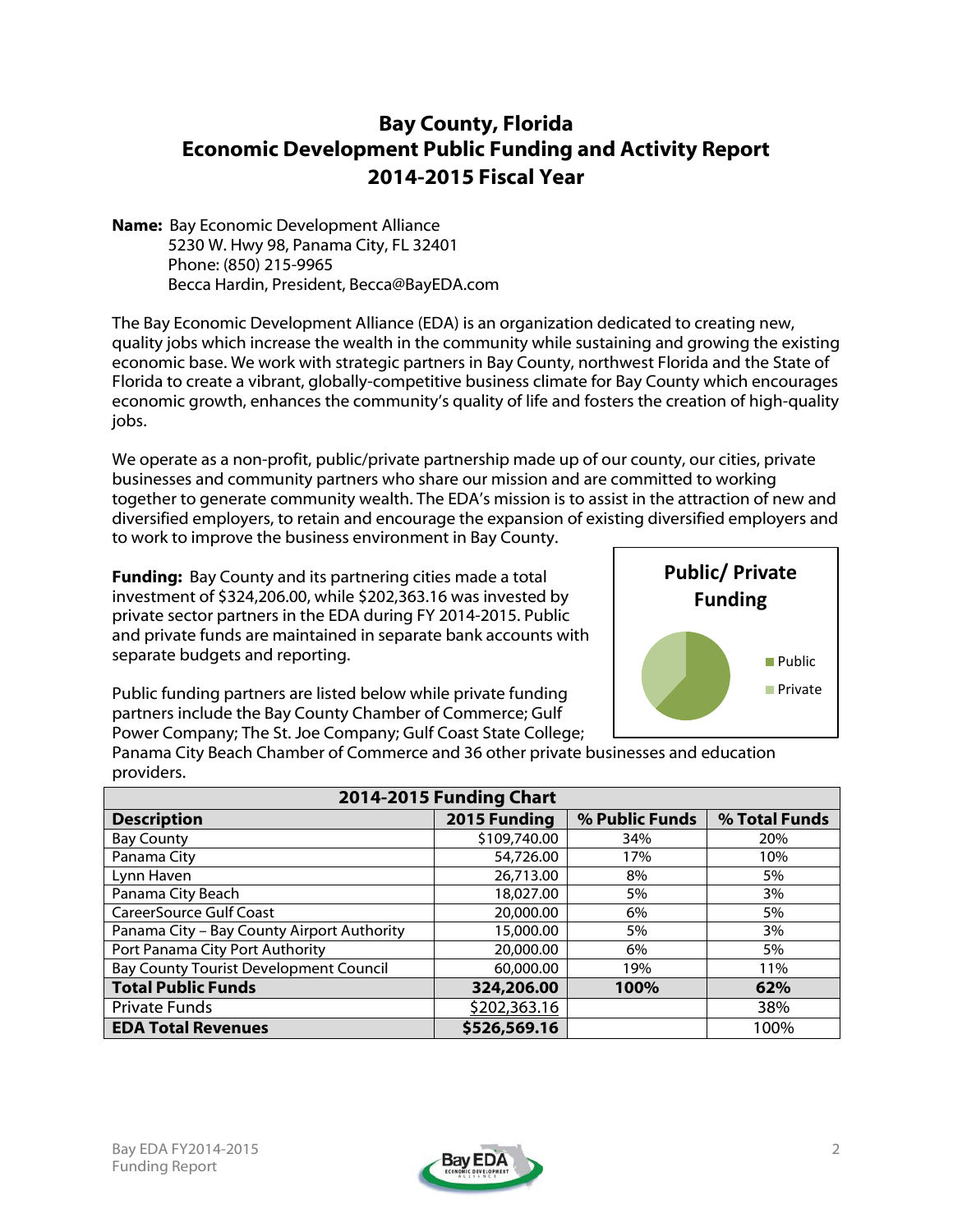



| <b>Expense Chart</b>                                                                 |                     |                 |                         |                 |  |  |
|--------------------------------------------------------------------------------------|---------------------|-----------------|-------------------------|-----------------|--|--|
| <b>Expense Category</b>                                                              | \$ Amount of Public | % Public        | \$ Amount of            | % Private       |  |  |
|                                                                                      | <b>Expenses</b>     | <b>Expenses</b> | <b>Private Expenses</b> | <b>Expenses</b> |  |  |
| <b>Staffing</b><br>(Payroll, payroll taxes,                                          | \$219,630.04        | 65%             | \$108,028.33            | 53%             |  |  |
| employee benefits)                                                                   |                     |                 |                         |                 |  |  |
| <b>Operating</b><br>(Rent, telephone, utilities,<br>repair and maintenance)          | 32,776.30           | 10%             | 20,035.96               | 10%             |  |  |
| <b>Administrative</b><br>(Bank charges, office<br>supplies, postage and<br>printing) | 3,811.44            | 1%              | 7,759.64                | 4%              |  |  |
| <b>Programs</b><br>(Marketing, travel, dues<br>and subscriptions)                    | 83,436.52           | 24%             | 67,550.22               | 33%             |  |  |
| <b>Total Expenses</b>                                                                | \$339,654.30        | 100%            | \$203,374.15            | 100%            |  |  |

## **Project Activity:**

Many projects span more than one year to complete and it is customary to list them in the year the project is announced or becomes public.

Project proposals are typically sent in response to requests received from Enterprise Florida, the state's economic development organization, or Florida's Great Northwest, the area's regional economic development organization. A proposal may also be submitted to a company directly, and the EDA generated 13 projects this year through its own marketing efforts. In 2015, 34 formal proposal packages were prepared and submitted by the EDA.

#### **Expansions, Locations & Relocations:**

• *Eastern Shipbuilding Group,* one of Bay County's largest manufacturing employers, created an additional 50 positions during 2015, and received an economic development ad valorem tax exemption by the Bay County Board of County Commissioners on machinery and equipment purchased by the company as part of the expansion. The capital investment in machinery and equipment totaled \$4.4 million. On December 7, 2015, the manufacturer received another ad valorem tax exemption for \$7.5 million in new equipment and the creation of 100 new jobs.

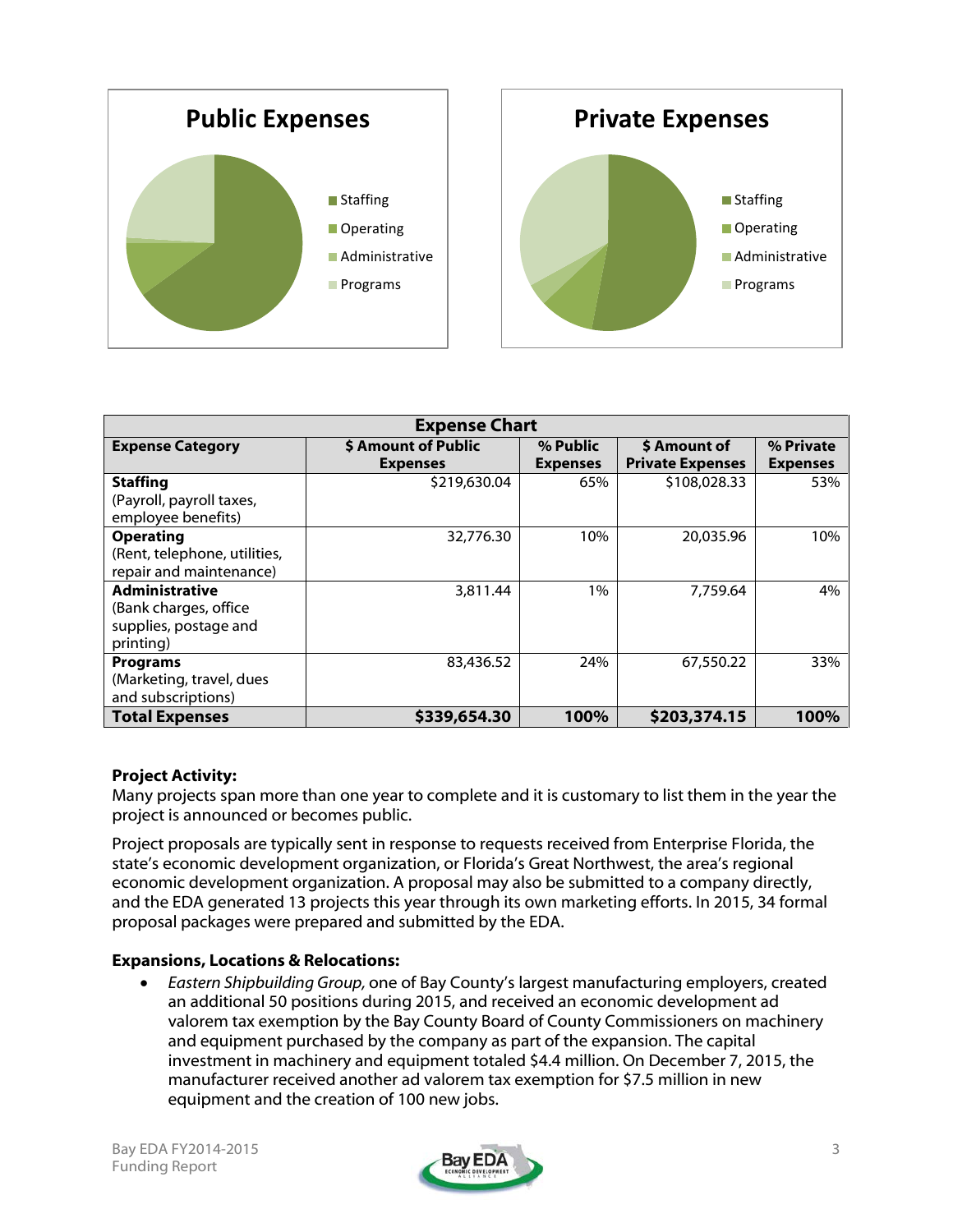• *Berg Steel Pipe.*, an established manufacturer of large diameter steel pipe located at Port Panama City added 180 new jobs in the past year.

# **Marketing:**

- EDA staff lead or participated in the following marketing activities in 2015:
	- o MRO Americas in Miami, Florida marketed Bay County to maintenance, repair and overhaul aviation companies through one on one meetings with decision makers.
	- o Paris Air Show met with and hosted aviation and aerospace executives at the show and at the Aerospace Alliance Reception.
	- o Pacific Northwest Aerospace Alliance in Seattle, Washington attended with Florida's Great Northwest to market to companies in the aviation/aerospace sector.
	- $\circ$  Merida, Mexico Distribution and logistics mission with Port Panama City officials.
	- o Participated in site selector outreach missions with Enterprise Florida and Florida's Great Northwest.
	- o Visited site consultants in Chicago, Atlanta, San Diego, New York, New Jersey, Washington DC and Dallas to promote Bay County.
- Marketed the Port Authority's Intermodal Distribution Center, Airport industrial sites, Venture Crossings at West Bay and various other industrial and commercial properties to prospective companies and site consultants.
- Participated in media outreach through invitations to EDA meetings, sessions with editorial boards and media executives, article placement, press releases and interviews promoting Bay County and its cities as a business destination.
- Deployed collateral materials developed in partnership with The St. Joe Company, NWFL Beaches International Airport and the EDA to highlight the aviation and aerospace assets in Bay County.
- Redesigned and improved the EDA's website, social media accounts, and sites and buildings database. BayEDA.com saw a 30% increase in visitors this year over the previous year and 73% of those were new users vs. returning users. Visitors came from all of the world including: US, Brazil, Italy, India, Philippines, China, Russia, Portugal, Japan and more.
- Participated in Florida's Great Northwest 2015 marketing committee and marketing plans.
- Participated in the Team Florida Marketing Partnership to help promote the business brand of the state. This included participation in inbound and outbound site selection consultant missions, advertising opportunities and access to other events to market the assets of Bay County and the state of Florida.
- Hosted over 15 visitors including company executives, the Secretary of Commerce for the state, and companies with development opportunities.

## **Site & Incentive Readiness:**

- Maintained a sites and buildings database on the EDA's website. The database currently includes 361 properties available for economic development opportunities. The database features a live feed with the Bay County Association of Realtors commercial MLS (multiple listing service) and instantly uploads eligible properties to the Florida Power and Light statewide database and the Enterprise Florida statewide database.
	- o The EDA staff participated in monthly meetings of the local commercial real estate brokers and continuously educates community members and leaders on how to utilize the site.
- Promoted Bay County's two sites certified by Gulf Power Company's Florida First Sites program.